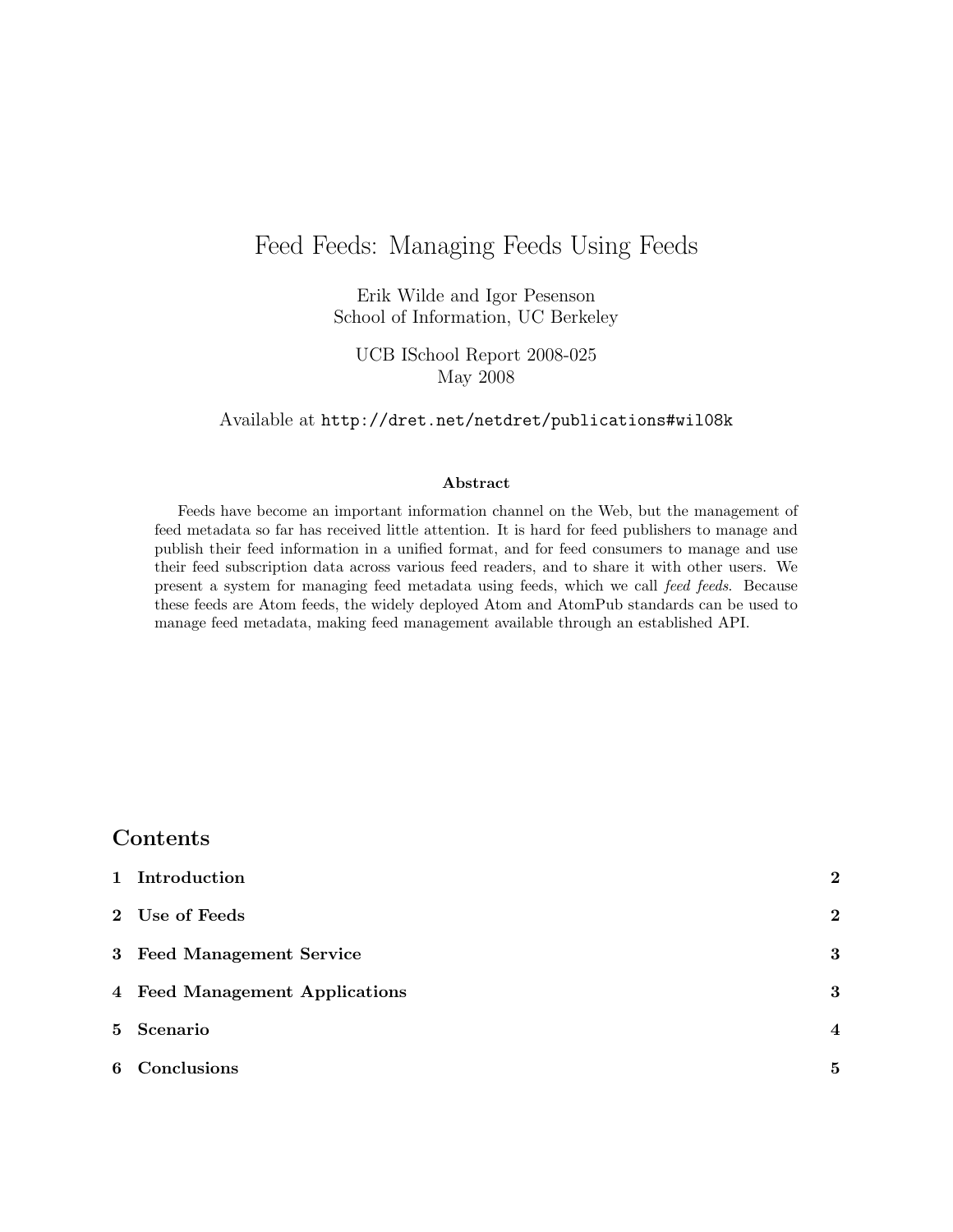## <span id="page-1-0"></span>1 Introduction

Feeds have become an important part of Web technology and information management. They are used as important tools for information access and aggregation [\[3\]](#page-4-0), and an increasing number of information management platforms provide feeds as one means for accessing information resources managed by them. The main data formats used for feeds are RSS and Atom [\[4\]](#page-4-0). The Atom Publishing Protocol (AtomPub) [\[2\]](#page-4-0) builds on Atom and provides a standardized protocol for publishing and editing Web resources which are made accessible through an Atom feed.

This paper describes a way of management of feed information using a Web-based service. Feed publishers and feed consumers can use this service to manage, publish, and share feed descriptions. The Web service is based on AtomPub and thus uses a standardized way of accessing information items. Since the entries in the feeds managed by that service are feed descriptions, the service is called feed feeds. In addition to the basic service of managing feed descriptions as a feed, the service also provides ways how to explore the available feed descriptions, so that it is suited as platform for publishing and sharing feed descriptions.

# 2 Use of Feeds

Feeds are widely used on the Web today, but apart from feed readers, there is only little support for managing feeds. For example, the only reasonably well-supported language for exporting and importing is the Outline Processor Markup Language (OPML), which has been developed as a generic format for outlines and has only been adopted for feed data because of a lack of a better alternative.

#### 2.1 Current Use

Feed use has so far been dominated by news services and blogs. Feed publishers usually make feed information available through link elements embedded in the page's HTML. Currently, few feed publishers view their feeds as strategic information assets which should be widely publicized and well-supported. Feeds have, however, an important role in the back-end of content syndication architectures, where a stream of information resources is aggregated and/or filtered as a convenient way of reusing information.

Feed consumers almost always directly subscribe through a feed reader (a web-based or desktop application), which they will use to access the feed. Many feed readers support little or no support for export or import of subscription data, which effectively locks in the subscription data.

#### 2.2 Problems and Potential

Collaborative tagging [\[1\]](#page-4-0) has proven to be a useful tool for managing the vast number of information resources available on the Web. While in theory, today's tagging services could also tag feeds, this is not done in practice. By providing specialized support for feed URIs, it is possible to exploit the properties of feeds, such as their association with the information resources' URI, and the users subscribing to them.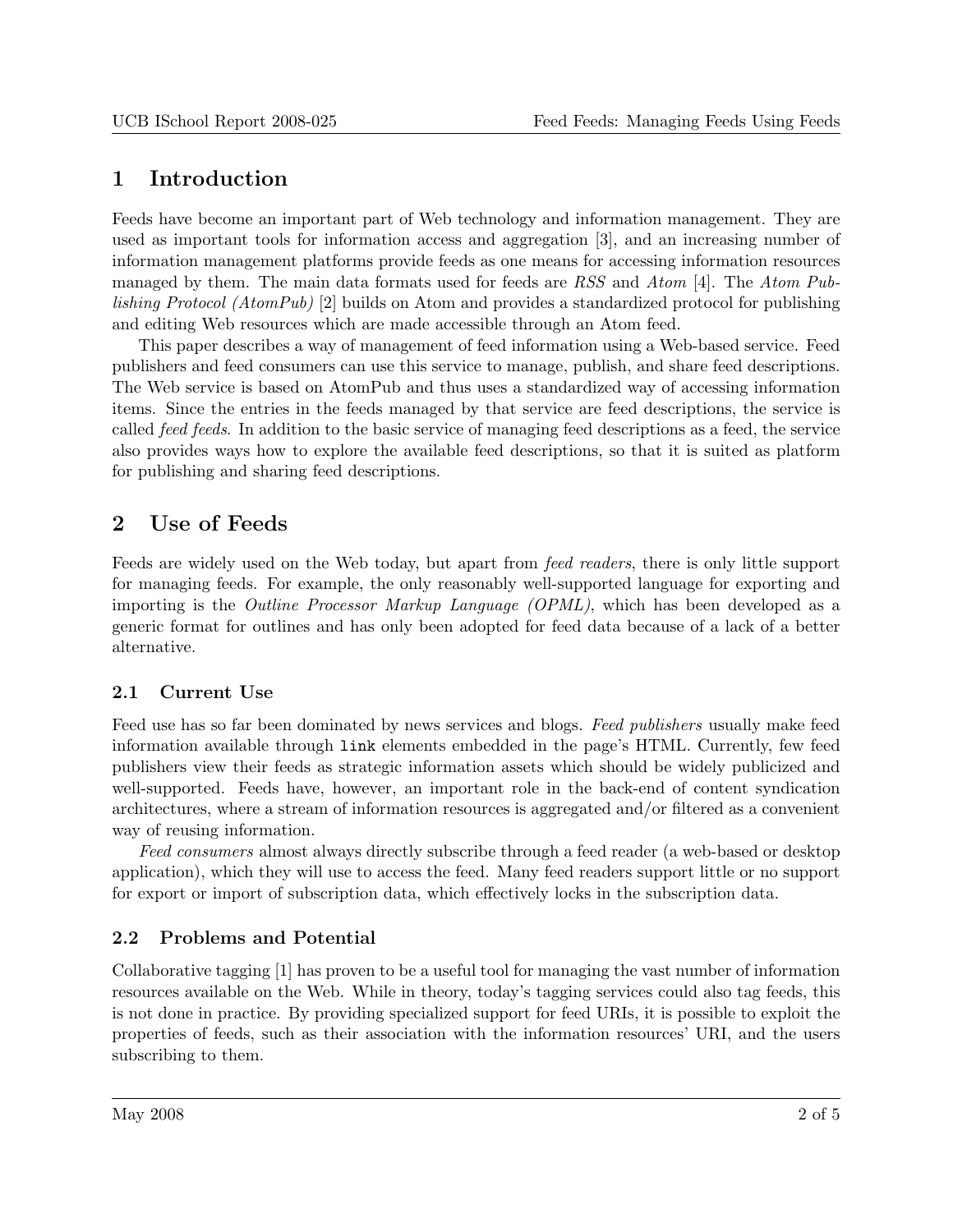<span id="page-2-0"></span>From the publishing perspective, feeds today are more treated as a byproduct of Web publishing, not as an information asset. For producers of many feeds generated on multiple platforms, it is hard to manage and maintain an consistent view of all feeds available from that producer. A standardscompliant service for managing feed information provides a service that can be used easily from any system that is publishing feeds.

### 3 Feed Management Service

Our approach for realizing the potential described in Section [2.2](#page-1-0) relies on the facts that feed metadata is rather simple and can be viewed as a small set of properties for each feed, and that feeds themselves are a good foundation for managing this information. Thus, the feed feed approach uses Atom feeds to manage feed metadata, with the constraint being that entries in these feeds are always feed metadata entries. By also supporting AtomPub, these feeds can be turned into a service that allows submission of entries.

As one important facet of representing feed metadata as feeds, feeds can be described by categories, which is a standard feature of Atom. For publishers, this categorization will likely follow a predefined controlled vocabulary which categorizes feeds according to the criteria defined by that publisher. For consumers, this categorization can follow the more lightweight concept of a tag, which can be freely assigned.

The feed feed service does not manage each feed feed individually, but instead allows access from the URI of a feed to all data associated with that feed, which is the entirety of all feed feeds which contain that feed. This way, starting from a feed URI, it is easy to explore in which other feed feeds this feed is being included. Furthermore, more feeds can be found by requesting any other feeds which use the same category, which supports exploring the data in the form of tag clouds [\[5\]](#page-4-0).

While the basic service provides the necessary abstractions for managing feed descriptions in feeds, it does only provide a Web-based service through its AtomPub-based API. The following section describes how this service is used by two Web-based applications to provide a user interface for one publisher- and one consumer-facing service.

# 4 Feed Management Applications

The central approach of managing feed metadata using feeds as described in Section 3 is only one part of our approach. To make this service accessible to feed publishers and consumers, there also need to be applications providing user interfaces for the basic service. While feed publishers might use tools which integrate the feed feed service as part of their publishing process, feed consumers need a user interface to manage their feed subscriptions, and to explore the available feed descriptions provided by the feed feed service.

Since feed publishers and feed consumers have different needs, there are two applications. Publishers focus on the feeds they produce and on a way of managing these feeds in uniform way. This includes categorizing feeds and maybe exporting the feed descriptions so that they can be displayed in a feed directory. Consumers are potentially interested in any feed that is available, and need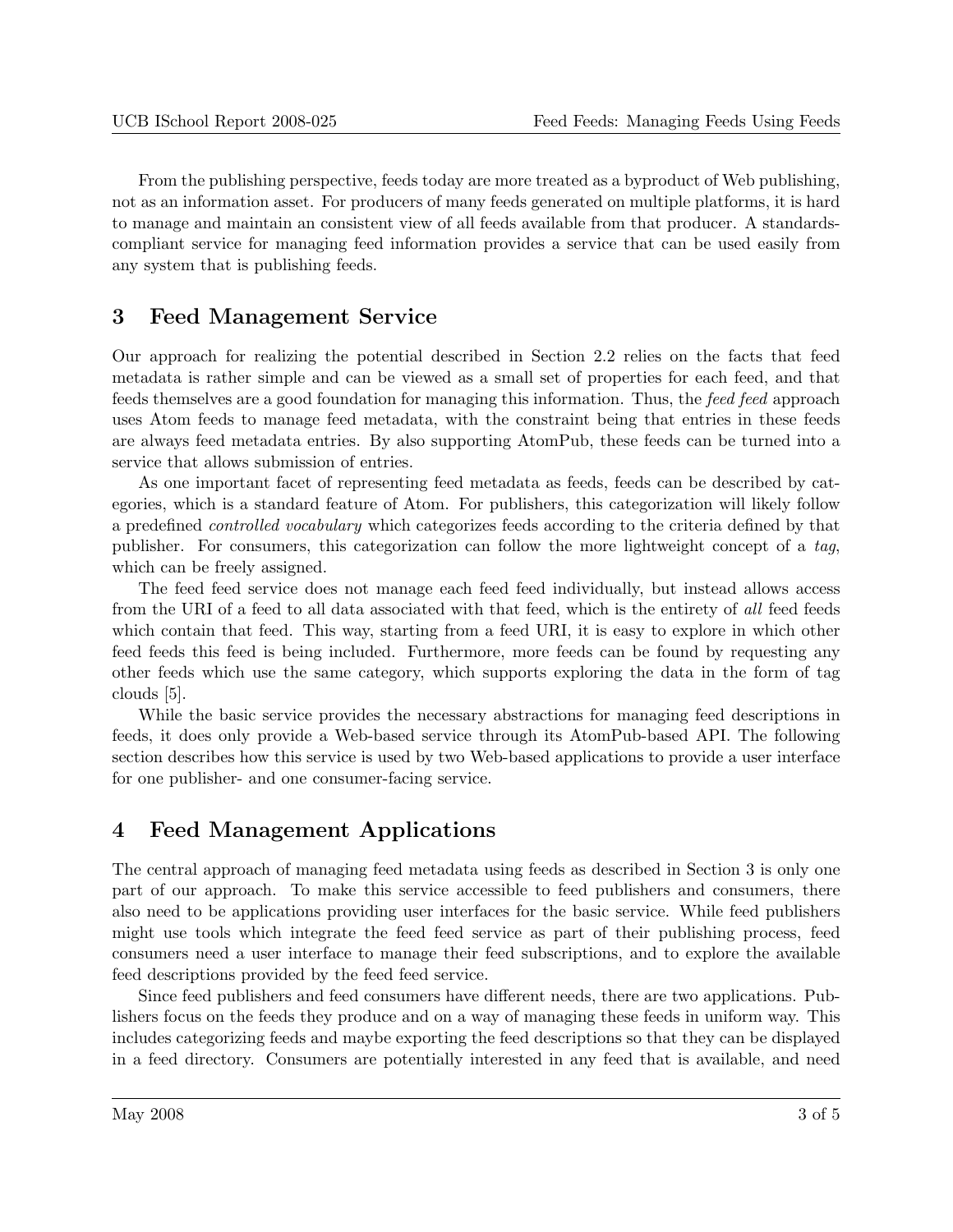<span id="page-3-0"></span>

Figure 1: Feed Publishing and Subscription

support for exploring the large set of available feeds, mainly by using metadata such as categorization (provided by feed publishers or by feed consumers through tagging), or feed subscriptions ("what other feeds are subscribed by users subscribing to that particular feed?").

As shown in Figure 1, the overall design includes both a publisher- and a consumer-facing service which are built on top of the Feed Feed Service. A publisher of a web page ① creates a feed to accompany it ②. The publisher then connects to the Feed Publishing Service and submits the feed metadata  $\mathfrak{D}^1$ . If the publisher uses a content management system it can bypass the Feed Publishing Service and plug directly into the Feed Feed Service (not shown). The Feed Publishing Service submits the information to the Feed Feed Service where it is stored and made available for use  $\circledast$ . A consumer searching for information finds it using the Feed Bookmarking Service  $\circledast$  and reads the feed ⑥. The consumer tags the feed ⑦.

### 5 Scenario

The feed publishing service is used by feed publishers to manage the metadata of the feeds they are publishing. Some tools may directly submit feed metadata to the feed feed service (for example, if

<sup>1</sup>Following AtomPub, feeds can be categorized; category values can be based on a fixed set of values or on an open set.